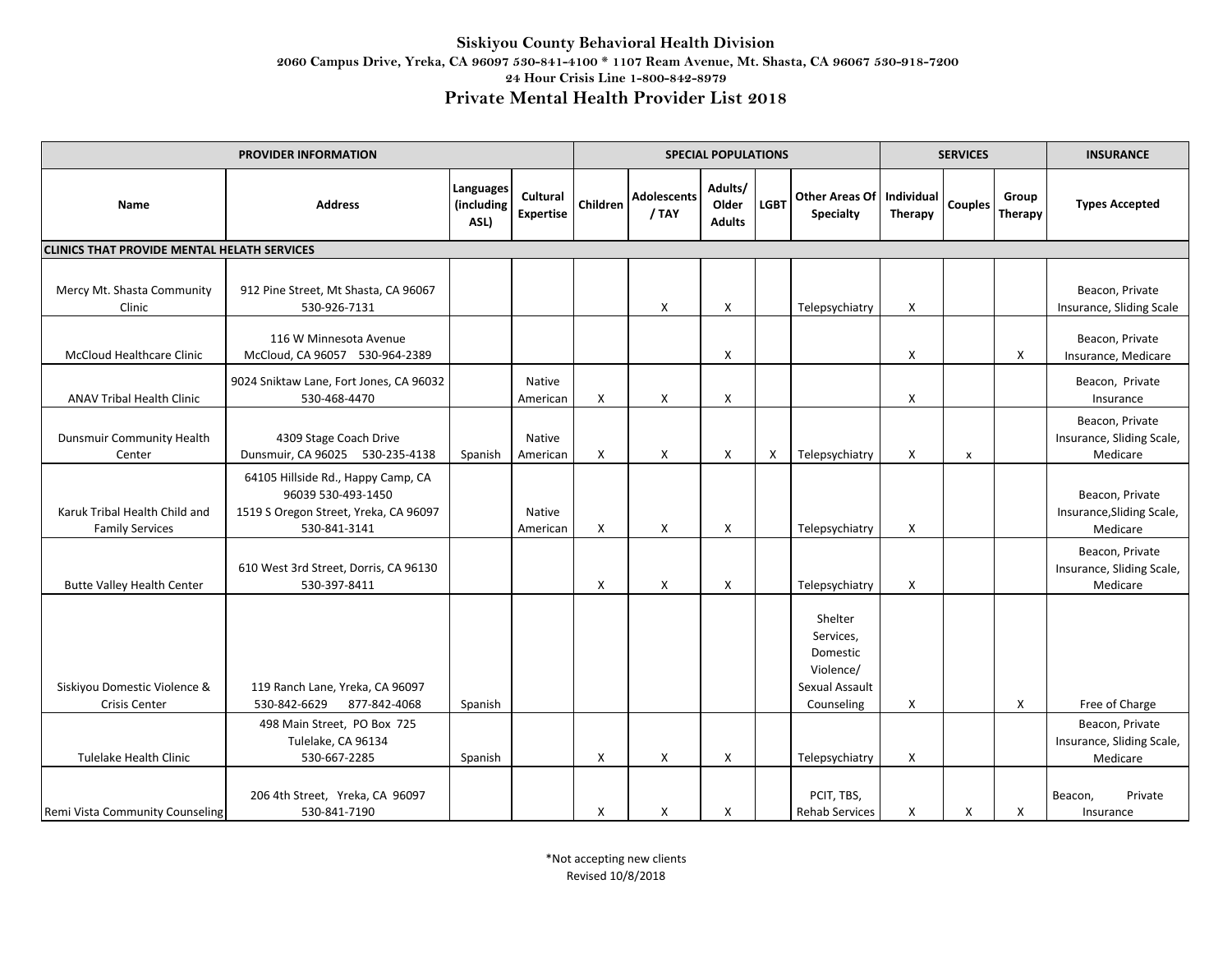| <b>PROVIDER INFORMATION</b>                           |                                                                                       |                                        |                              |              |                             | <b>SPECIAL POPULATIONS</b>        |                |                                                                                   | <b>SERVICES</b>              |                           |                         | <b>INSURANCE</b>                                                      |
|-------------------------------------------------------|---------------------------------------------------------------------------------------|----------------------------------------|------------------------------|--------------|-----------------------------|-----------------------------------|----------------|-----------------------------------------------------------------------------------|------------------------------|---------------------------|-------------------------|-----------------------------------------------------------------------|
| Name                                                  | <b>Address</b>                                                                        | <b>Languages</b><br>(including<br>ASL) | Cultural<br><b>Expertise</b> | Children     | <b>Adolescents</b><br>/ TAY | Adults/<br>Older<br><b>Adults</b> | <b>LGBT</b>    | <b>Other Areas Of</b><br>Specialty                                                | Individual<br><b>Therapy</b> | <b>Couples</b>            | Group<br><b>Therapy</b> | <b>Types Accepted</b>                                                 |
| Remi Vista Community Counseling                       | 301 Chestnut St., Mt. Shasta, CA 96067<br>530-926-1436                                |                                        |                              | X            | X                           | X                                 |                | TBS, Rehab<br>Services,<br>Telepsychiatry                                         | X                            | X                         | X                       | Beacon,<br>Private Insurance,                                         |
| Children's 1st Counseling<br>Center/Lassen Counseling | 490 South Broadway, Yreka, CA 96097<br>530-841-1030                                   |                                        |                              | X            | $\pmb{\times}$              | X                                 | X              |                                                                                   | X                            | X                         | X                       | Beacon, Private<br>Insurance, Medicare                                |
| <b>Fairchild Medical Clinic</b>                       | 475 Bruce Street, Yreka, CA 96097<br>530-842-3507                                     |                                        |                              | X            |                             | X                                 | X              |                                                                                   | X                            |                           |                         | Beacon, Blue Cross/Blue<br>Shield, Medicare                           |
|                                                       | 1833 S. Oregon Street, Yreka, CA 96097                                                |                                        |                              |              |                             |                                   |                | Anxiety &<br>Depression<br>Disorders,<br>Domestic<br>Violence, Sexual<br>Assualt, |                              |                           |                         |                                                                       |
| <b>Heal Therapy</b>                                   | 530-842-3455                                                                          |                                        |                              | X            | X                           | X                                 | X              | Parenting                                                                         | X                            | X                         |                         | Beacon                                                                |
| <b>PRIVATE THERAPISTS</b>                             |                                                                                       |                                        |                              |              |                             |                                   |                |                                                                                   |                              |                           |                         |                                                                       |
| Kathy Cullison, LMFT                                  | 304 Yama Street, Yreka, CA 96097<br>530-842-9668                                      |                                        |                              | X            |                             | X                                 |                |                                                                                   |                              |                           |                         | Beacon, Private Insurance                                             |
| Evelyn Mann-Wilder                                    | 304 Yama Street, Yreka, CA 96097<br>530-842-9668                                      |                                        |                              | $\pmb{\chi}$ | $\pmb{\times}$              | $\pmb{\times}$                    | $\pmb{\times}$ |                                                                                   | X                            | X                         | X                       | Beacon, Most Private<br>Insurance, Medicare                           |
| Donna May, MFT                                        | Etna Office, 530-467-3353                                                             |                                        |                              |              | X                           | X                                 |                | Anxiety & PTSD,<br>Dreams &<br>Writing to Heal                                    | X                            | X                         | X                       | no Insurance                                                          |
| Tari Slizewski, LMFT                                  | 214 Butte St. Yreka, CA 96097<br>530-598-7262                                         |                                        |                              |              | $\pmb{\times}$              | $\pmb{\times}$                    | X              | <b>EMDR</b>                                                                       | X                            | $\boldsymbol{\mathsf{X}}$ |                         | Partnership (Medi-cal)<br>Private Insurance,<br><b>Slinding Scale</b> |
| Loren Cronk, LMFT                                     | 208 Fourth St. Yreka, CA 96097<br>530-949-9989<br>633 Lassen Ln. Mt. Shasta Ca, 96067 |                                        |                              |              | х                           | х                                 |                | Suportive<br>Therapy,<br>Congnitive<br>Behavaoral<br>Therapy, EMDR<br>Mindfulness | X                            | x                         |                         | Partnership (Medi-cal)<br>Private Insurance,<br><b>Slinding Scale</b> |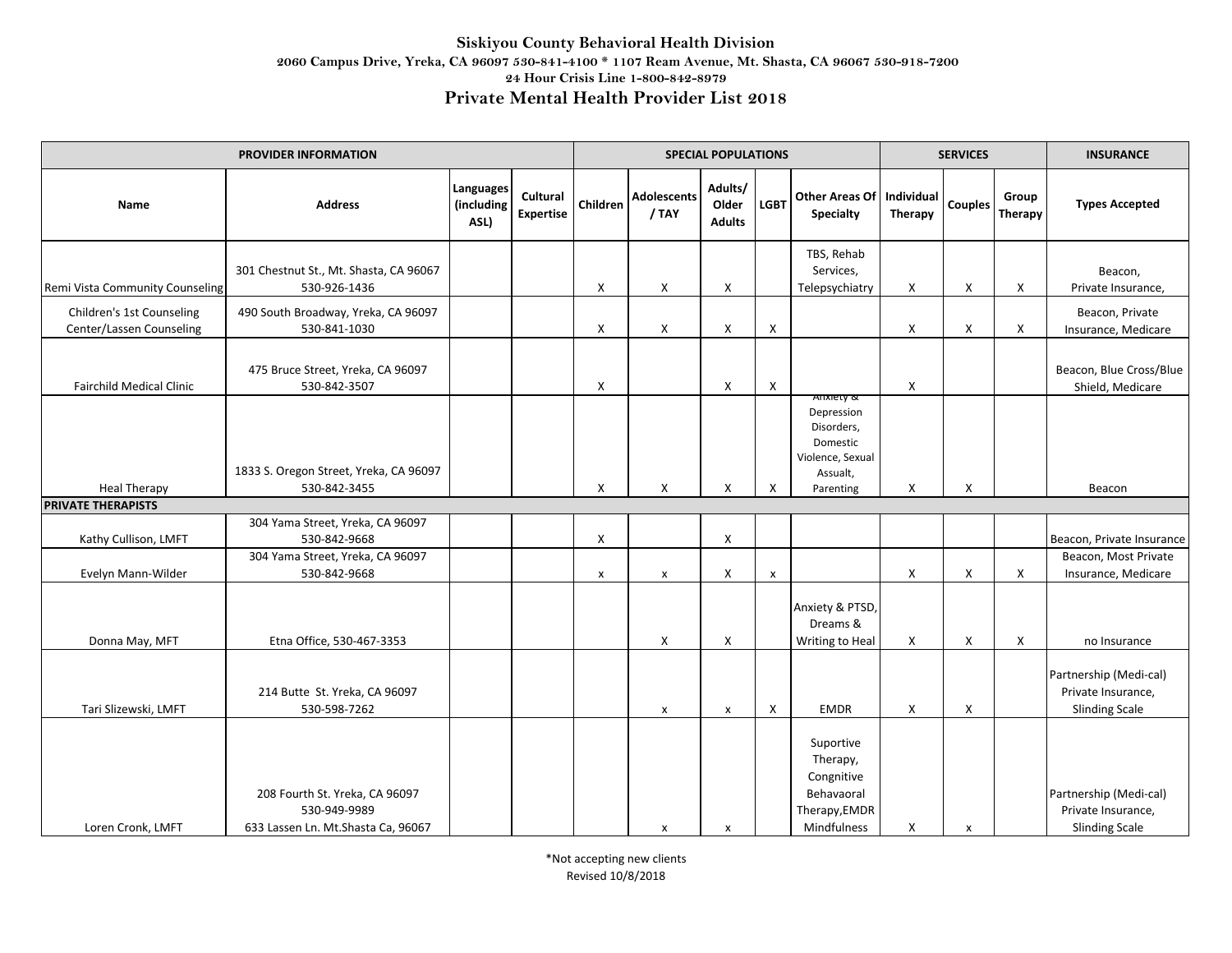| PROVIDER INFORMATION        |                                                                      |                                 |                              |                    |                             | <b>SPECIAL POPULATIONS</b>        |                           |                                                                                   | <b>SERVICES</b>       |                |                         | <b>INSURANCE</b>                                                        |
|-----------------------------|----------------------------------------------------------------------|---------------------------------|------------------------------|--------------------|-----------------------------|-----------------------------------|---------------------------|-----------------------------------------------------------------------------------|-----------------------|----------------|-------------------------|-------------------------------------------------------------------------|
| Name                        | <b>Address</b>                                                       | Languages<br>(including<br>ASL) | Cultural<br><b>Expertise</b> | Children           | <b>Adolescents</b><br>/ TAY | Adults/<br>Older<br><b>Adults</b> | <b>LGBT</b>               | <b>Other Areas Of</b><br>Specialty                                                | Individual<br>Therapy | <b>Couples</b> | Group<br><b>Therapy</b> | <b>Types Accepted</b>                                                   |
|                             | 304 Yama Street, Yreka, CA 96097                                     |                                 |                              |                    |                             |                                   |                           |                                                                                   |                       |                |                         |                                                                         |
| Lauri Hunner, LCSW          | 530-842-9668                                                         |                                 |                              | $\pmb{\mathsf{x}}$ |                             | $\pmb{\mathsf{x}}$                | $\boldsymbol{\mathsf{x}}$ |                                                                                   | $\pmb{\times}$        | $\pmb{\times}$ | $\pmb{\mathsf{X}}$      | Private Insurance                                                       |
|                             | 118 N. Oregon St. Yreka, CA 96097                                    |                                 |                              |                    |                             |                                   |                           | Intragrative<br>Services,<br>Childerens Play,<br>Art Therapy &<br>Muliti-Cultrual |                       |                |                         |                                                                         |
| Susan Davis-Martin, LMFT    | 530-262-7462<br>1190 S Mt Shasta Blvd. Suit 3 Mt Shasta,             |                                 |                              | x                  |                             | $\pmb{\mathsf{x}}$                | $\pmb{\times}$            | Background<br>EMDR/Trauma                                                         | $\pmb{\mathsf{x}}$    | $\pmb{\times}$ | $\pmb{\times}$          | Private Pay                                                             |
| Robin See-Swenson, LMFT     | CA 96067 530-859-1540                                                |                                 |                              |                    | X                           |                                   |                           | Treatment                                                                         |                       | X              |                         | Private Insurance                                                       |
| Stan Drucker, LCSW          | 419 Chestnut Street, Suite 4<br>Mt. Shasta, CA 96067 530-926-2542    | Chinese                         |                              |                    | X                           | X                                 | $\boldsymbol{\mathsf{x}}$ | <b>Mixed Race</b><br>Relationships                                                |                       | X              |                         | Beacon/Partnership<br>(Medi-Cal) With<br>Medicare, Private<br>Insurance |
|                             | 425 Oakway Road, Mt. Shasta, CA 96067                                |                                 |                              |                    |                             |                                   |                           |                                                                                   |                       |                |                         |                                                                         |
| Anna Klimaszewski, LMFT     | 530-926-0432                                                         |                                 |                              | Over 8             | X                           | X                                 | X                         |                                                                                   | X                     | X              | X                       | Private Insurance                                                       |
| Christine Balletta, LMFT    | 419 Chestnut St. Suite 1 Mt. Shasta, CA<br>96067 530-859-0237        |                                 |                              | x                  |                             | $\pmb{\mathsf{x}}$                |                           | Post Partum                                                                       |                       |                |                         | Medi-cal/ Parntership,<br>Beacon, Anthem,<br>Blueshield                 |
| Janet Rainville, LCSW       | 705 Pine Street, Mt. Shasta, CA 96067<br>530-261-0840                |                                 |                              |                    | X                           | X                                 |                           |                                                                                   | Χ                     |                |                         | Beacon, Private<br>Insurance, Medicare,<br><b>Sliding Scale</b>         |
| Anita Kemp, PhD             | 508 Chestnut Street Mt. Shasta, CA<br>96067<br>530-925-1796          |                                 |                              |                    |                             | X                                 |                           | <b>Adults Only</b>                                                                | X                     |                |                         | Medi care, Private<br>Insurance                                         |
| Ethan Mandelkern, LCSW LPCC | 419 Chestnut Street, Suite 2<br>Mt. Shasta, CA 96067<br>530-918-8348 |                                 |                              | X                  | X                           | X                                 | $\mathsf{X}$              | Men, Children's<br>Play Therapy                                                   | X                     | X              |                         | Out of NetWork, Beacon,<br>Partnership, Private Pay,<br>Medicare        |
| Jane Cohn, LMFT             | 705 Pine Street, Mt. Shasta, CA 96067<br>530-239-0755                |                                 |                              | X                  | X                           | X                                 |                           | Children and<br>Families                                                          | X                     | X              |                         | Private Insurance                                                       |
| Douglas Rolly, LMFT         | Shasta Regional Medical Clinic<br>50 Alamo Ave, Weed 530-859-3664    |                                 |                              |                    | х                           | X                                 |                           | Forensic,<br>Parenting,<br>Recovery                                               | X                     | X              |                         | Private Pay, Aetna, MHN,<br><b>Beacon Sliding scale</b>                 |

\*Not accepting new clients Revised 10/8/2018